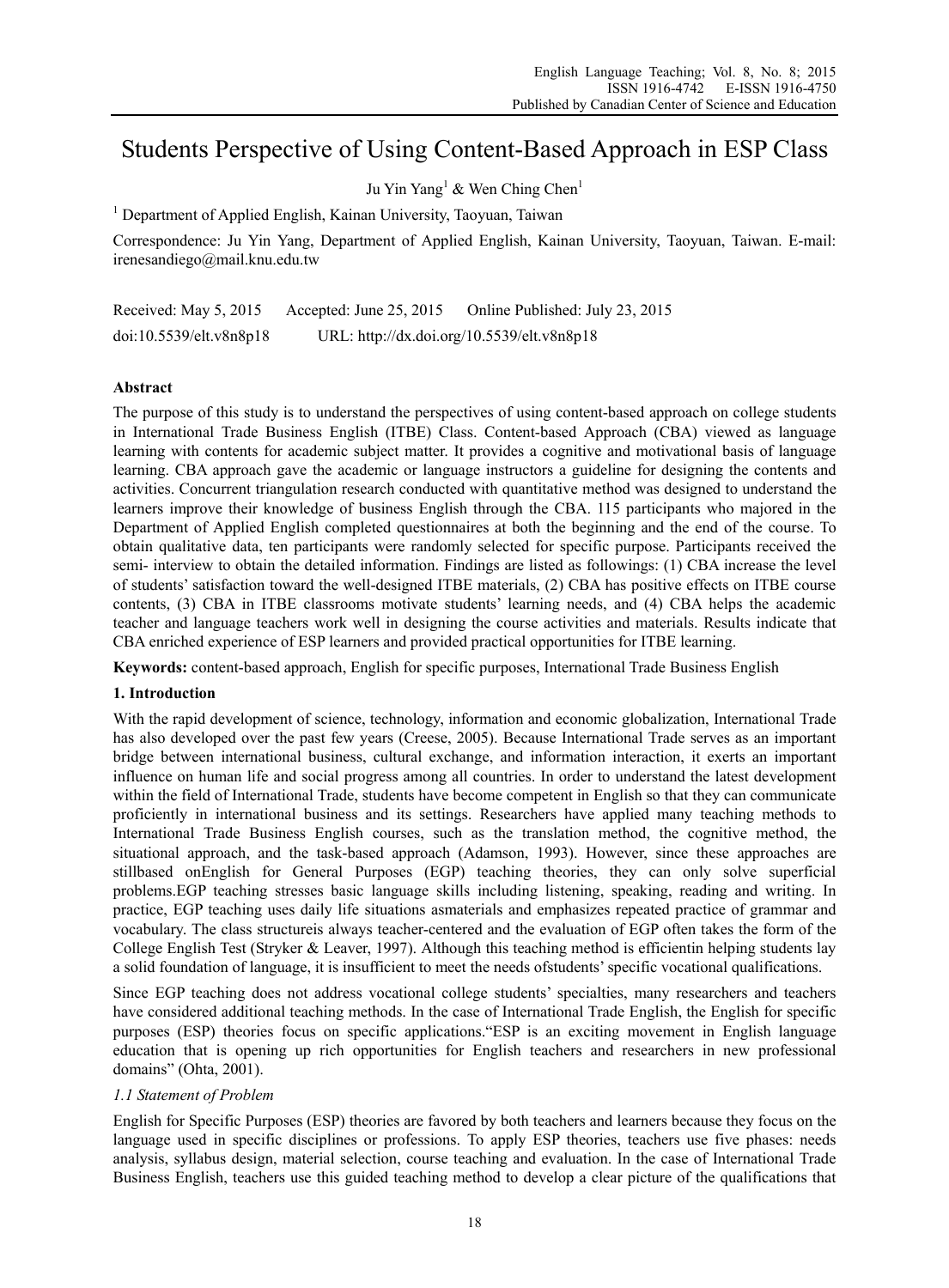students need in the international business industry. This information then serves as the foundation of the International Trade Business English course. This focus closes the gap between what is typically taught in EGP and what will actually be needed by students who prepare for jobs in International Trade. The ESP approach can potentially bridge that gap.

Through a variety of ESP teaching activities, teachers create experiences that simulate actual International Trade situations and concentrate on the skills needed by the specific International Trade positions; the learning is combined with practice. In recent years, ESP theories are applied widely and successfully in vocational college English teaching such as Business English (Chumpavan, 2001). However, regarding International Trade Business English course, the application of ESP theories is still a new attempt, needing further studies and practices (Ausubel, Novak, & Hancesian, 1978). In the 21st century, many disciplines overlap. International Trade is one such area that incorporates from science, information technology, economics, and globalization. People with advanced talent in the area of international exchange who can also communicate in English are needed; thus, English teaching faces challenges in order to meet the needs of the society (Alexander, Kulikowich, & Schulze, 1994). Successful experience in English learning suggests that the use of CBA can enhance students' motivation, accelerate students' acquisition of language proficiency, broaden cross-cultural knowledge, and make the language learning experience enjoyable and fulfilling. Using the framework of cognitive and educational psychology theory, this study explores how the use of CBA in the college English classroom influences learning performance for students of International Trade.

#### **2. Literature Review**

## *2.1 Definition of CBA*

Widdowson (1981) suggested that the Content-Based Approach (CBA) focuses on the integration of language learning with content learning. When these two areas are integrated, English is learned in the context of the subject matter. Briton (1989) stated that the CBA organizes the teaching method based on the content or the set of information that students will be learning. CBA can be a philosophical orientation and a methodological system that implies the total integration of language learning and content learning (Swain, 1988). Short (1991) stated that in CBA, teachers use content topics for instruction rather than grammar rules or vocabulary lists.

According to Stryker and Leaver (1997), subject matter in CBA is broadly defined from topics or themes that are selected based on the interests and needs of the students. This content provides the basic element for learners, which is what teachers teach and what students learn (Brinton, 1997). Tomlinson (2001) stated that content should be taught in an easily understood and meaningful way that allows learners to make connections to their lives. In this study, content is seen as the subject knowledge that students learn through the target language.

Therefore, students achieve simultaneously both academic knowledge and language proficiency through CBA, which employs texts or resource materials such as culture, art, history, geography, sociology, science. Teachers introduce new theories by adjusting the material's level of complexity, abstraction, depth and breadth to match the needs of students. Table 1 summarizes the definitions of the Content-Based Approach.

Table 1. Definition of content-based approach

|                           | Definition of Content-based Approach                                                                       |
|---------------------------|------------------------------------------------------------------------------------------------------------|
| Stryker and Leaver (1997) | Subject matter in CBA is selected from topics or themes based on<br>student needs and interests.           |
| <b>Brinton</b> (1997)     | In CBA, contents are the basic element, which is what teachers<br>teach and what students learn.           |
| Widdowson (1981)          | The idea of CBA implies the total integration of language learning<br>and content learning.                |
| <b>Brinton</b> (1989)     | The CBA method is organized by content or information that<br>students would acquire.                      |
| Stryker and Leaver (1989) | CBA is based on a philosophy and a methodology that integrates<br>language learning with content learning. |
| Short (1991)              | In CBA, content topics are used for teaching rather than grammar<br>rules or vocabulary lists.             |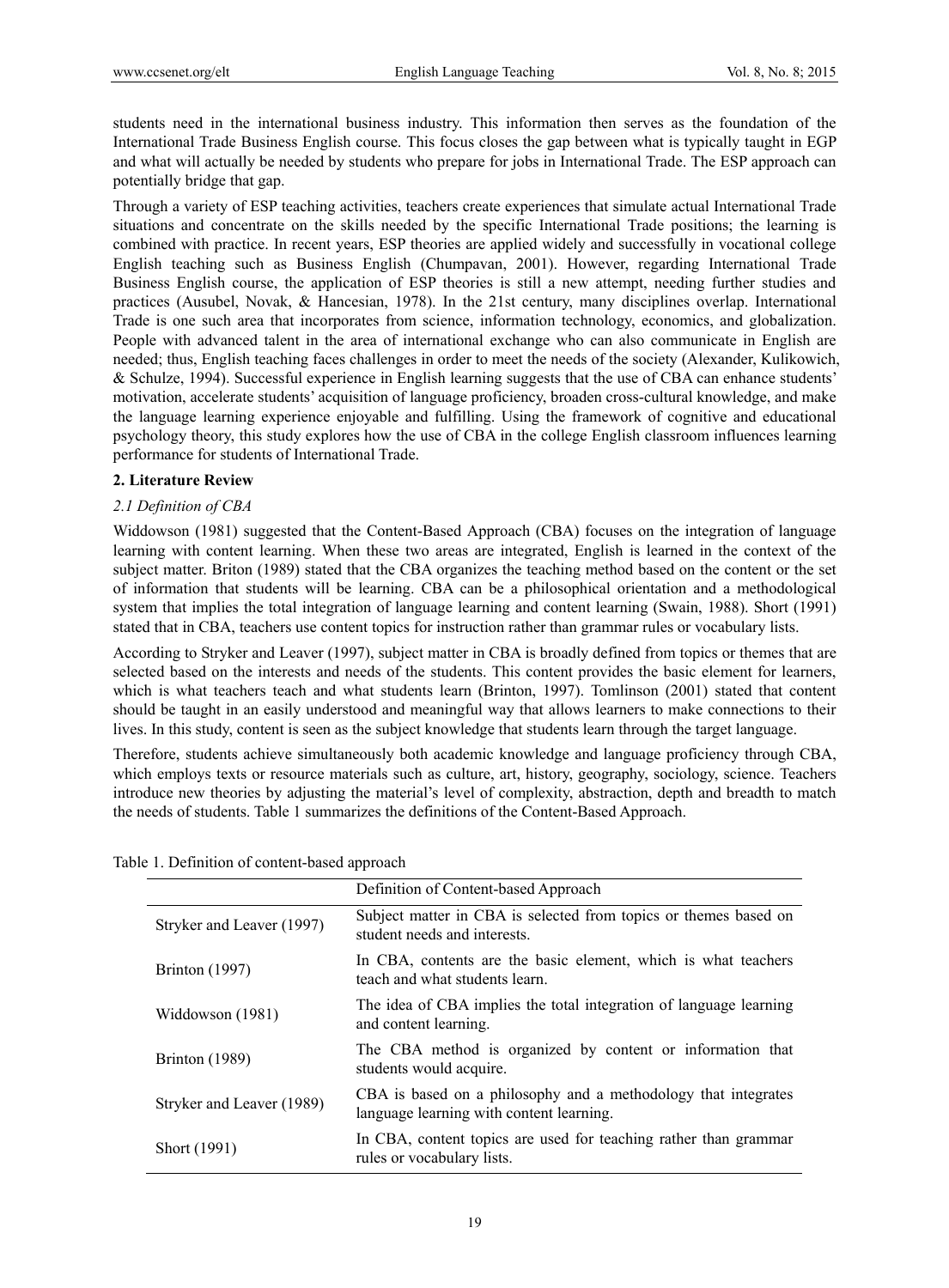| Snow (1993)      | Language instruction with content-based approach, in which the<br>target language is viewed as a tool of communication.              |  |  |  |  |  |  |
|------------------|--------------------------------------------------------------------------------------------------------------------------------------|--|--|--|--|--|--|
| Tomlinson (2001) | Content should be taught in an easily understandable and<br>meaningful way, allowing learners to make connections to their<br>lives. |  |  |  |  |  |  |

#### *2.2 Characteristics of ESP Courses*

Based on the definitions above, the core characteristics of ESP are demonstrated below (Chapple & Curtis, 2000):

- 1) ESP is customized to meet foreign language learners' specific needs;
- 2) ESP should closely relate to professional knowledge;
- 3) The content of ESP should be related to specific courses, career or activities;
- 4) ESP has no definite teaching methodology but distinct from EGP (English General Purpose).

#### *2.3 Needs of ESP Learners*

To design a useful course, the designers must understand the target group and the purpose of the course (Cook, 2000). Usually, the target group and the purpose are defined by state policy and the designers' understanding of the educational requirements. This method concentrates on what is available to students in terms of what teachers can offer (Cortazzi & Jin, 1996). The design of a CBA course considers the needs of the students and incorporates their role in the teaching-learning activities. Needs analysis has three functions: 1) to provide a way of obtaining wider input into the content, programming and implementation of a language program; 2) to develop goals, objectives and content; and 3) to provide data for reviewing and evaluating an existing program (Ready & Wesche, 1992). The idea of objective and subjective needs of students was presented by Brown (2000), who stated that objective needs can be checked by using factors such as the learner's age, learning experience, education background, and language proficiency level. Subjective needs are those the students lack at present and necessary to explore in target environment (Brown, 2000).

## *2.4 Teacher Qualifications and Training in ESP*

AllESP studies (Widdowson, 1981, 1993; Winter, 2004) share the assertion that the role of the ESP teacher is not a single one. An ESP teacher or practitioner needs to perform five different roles: Teacher, Collaborator, Course designer and materials provider, Researcher and Evaluator (Eskey, 1984). In order to meet the specific needs of the students and adopt the methodology and activities of the foreign language learning, a true ESP teacher or an ESP practitioner would be a teacher and worker with field specialists closely firstly. Scholars propose an example of the important results emerging from collaboration, which does not have to end at the development stage but can extend as far as teaching (Johns, 1988).

All English teachers should design or provide materials and contents for learners. The difference between 'General English' teachers and ESP practitioners is the content and related materials that ESP scholars provide. Scholars made contributions on solving selecting materials of ESP teachers. Hanson (2005) described distinguishing differences between anthropology and sociology texts, Andrade (2001) demonstrated peculiar features of writing in the engineering field; Harackiewicz (2000) argued that the grammatical structures, functions, discourse structures, skills, and strategies of different disciplines are identical. Occasionally, the evaluator role of ESP practitioners is neglected not only by the English teachers but also by scholars.

The purpose of a university is to prepare students for occupational and technical positions, while providing training in advanced technology and management skills. Students have to dominate in both theoretical knowledge and the reality of day-to-day operations. Some understanding of the management should also be gained by students. In order to meet the needs of the students, ESP teachers should integrate knowledge and be prepared to take on several roles (Dupuy, 2000).

#### *2.5 Focus on International Trade Business Course*

College students in the International Trade Business English course should obtain commercial knowledge and information. They need to learn the specialized knowledge; otherwise, they lose their motivation to learn English. The content of the International Trade Business Englishcourse should connect to the workplace, and provide knowledge that will be useful for a student's futurecareer (Freeman, 1991). Students want in-depth study expertise knowledge of International Trade Business: international etiquette, international trade organizations,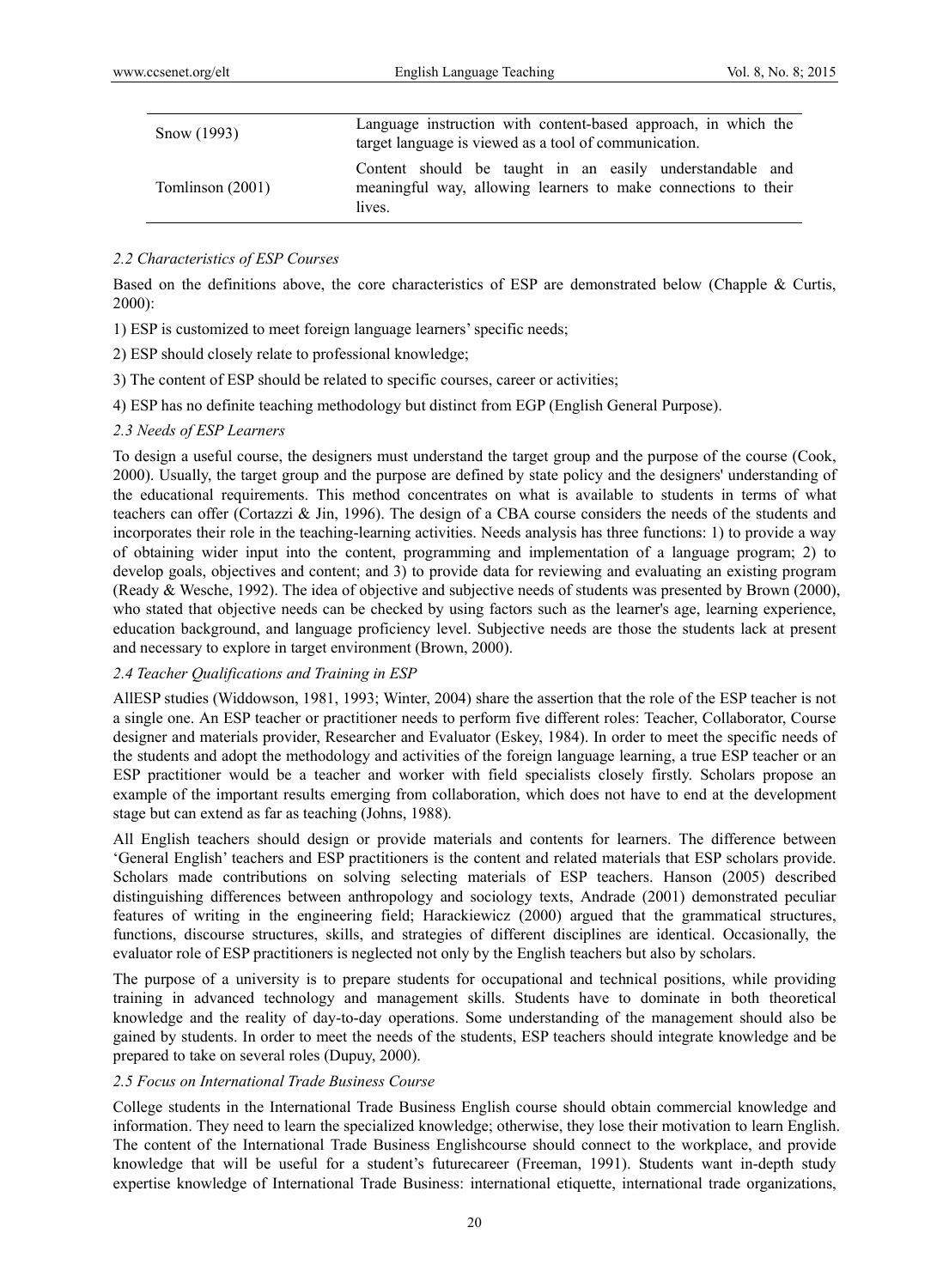telephone transactions, interviewing techniques, international affairs, economic profiles and how to establish a good marketing strategy with foreign customers (Harackiewicz & Elliot, 2000); at the same time, they are still very interested in learning English. Through the International Trade Business Englishcourse, the college students can learn English business letter format, phrases and terminology of International Trade Business characters, and the notes when reply to correspondence (Hidi & Harackiewicz, 2000).

## **3. Methodology**

The concurrent triangulation strategy was conducted in this study. The concurrent triangulation strategy gave the equal weight to both qualitative and quantitative research. Both types of data are collected at the same time; therefore the term is called the"concurrent" study (Creese, 2005).

## *3.1 Research Questions*

This study aims to investigate the following questions:

1. What are ESP learners' perspectives with using a Content-based Approach in International Trade Business English?

2. What are ESP learners' perspectives with using a Content-based Approach toward materials selection?

## *3.2 Research Procedure—Visual Diagram*

A visual diagram gives a clear picture of the flow and timing of the quantitative and qualitative data collection, the weight given to the quantitative and qualitative data and where the mixing of the two methods occurred within a study (Jacoby, 1995; Kolb, 2002). Table 2 demonstrates the concurrent triangulation procedure.

## *3.3 Research Design*

In the triangulation design, quantitative and qualitative data were collected simultaneously. In the questionnaire, the collection of both quantitative and qualitative data was achieved by using both closed-ended (quantitative) and open-ended (qualitative) response items. The triangulation design is best suited when a researcher needs to collect both types of data at the same time about a single phenomenon (Crookes, 1991). In the experimental teaching program, the teacher's teaching methods were diverse. A wide range of materials were used: Youtube videos, articles about International Trade Business, maps andother picture documents. Supplementary materials were usedin thecourse, such as talk shows and films. The teaching activities were carried out in several forms: self-study, group discussion, presentation, taking notes, commenting, summarizing and evaluating, as shown in Table 3.

| Materials                                   | Activities       |
|---------------------------------------------|------------------|
| Youtube video                               | Self-study       |
| Articles about International Trade Business | Group discussion |
| Maps                                        | Presentation     |
|                                             | Take notes       |
| Picture documents                           | Comments         |
|                                             | Summary          |
|                                             | Evaluation       |
|                                             |                  |

| Table 3. Teacher's teaching materials and methods |  |  |  |  |
|---------------------------------------------------|--|--|--|--|
|---------------------------------------------------|--|--|--|--|

## *3.4 Participants*

One hundred and fifteen participants involved in the study were undergraduates, who took the International Trade Business course in northern Taiwan. Their ages were from 20 to 27. About 76.3% of the subjects were female (N=61), while male students occupied 23.7% (N=18) of the total group. At the beginning of the semester, 115 students were registered in the International Trade Business English class. The number of participants was reduced to 104, because 11 of the students did not continue class at the end of semester. In addition, 35 questionnaires were either answered or lightly answered. In that case, 79college students whose ages were similar were involved in this research, and had the same educational background and years of learning English. One hundred and four participants completed the survey after being informed about the study by the teacher.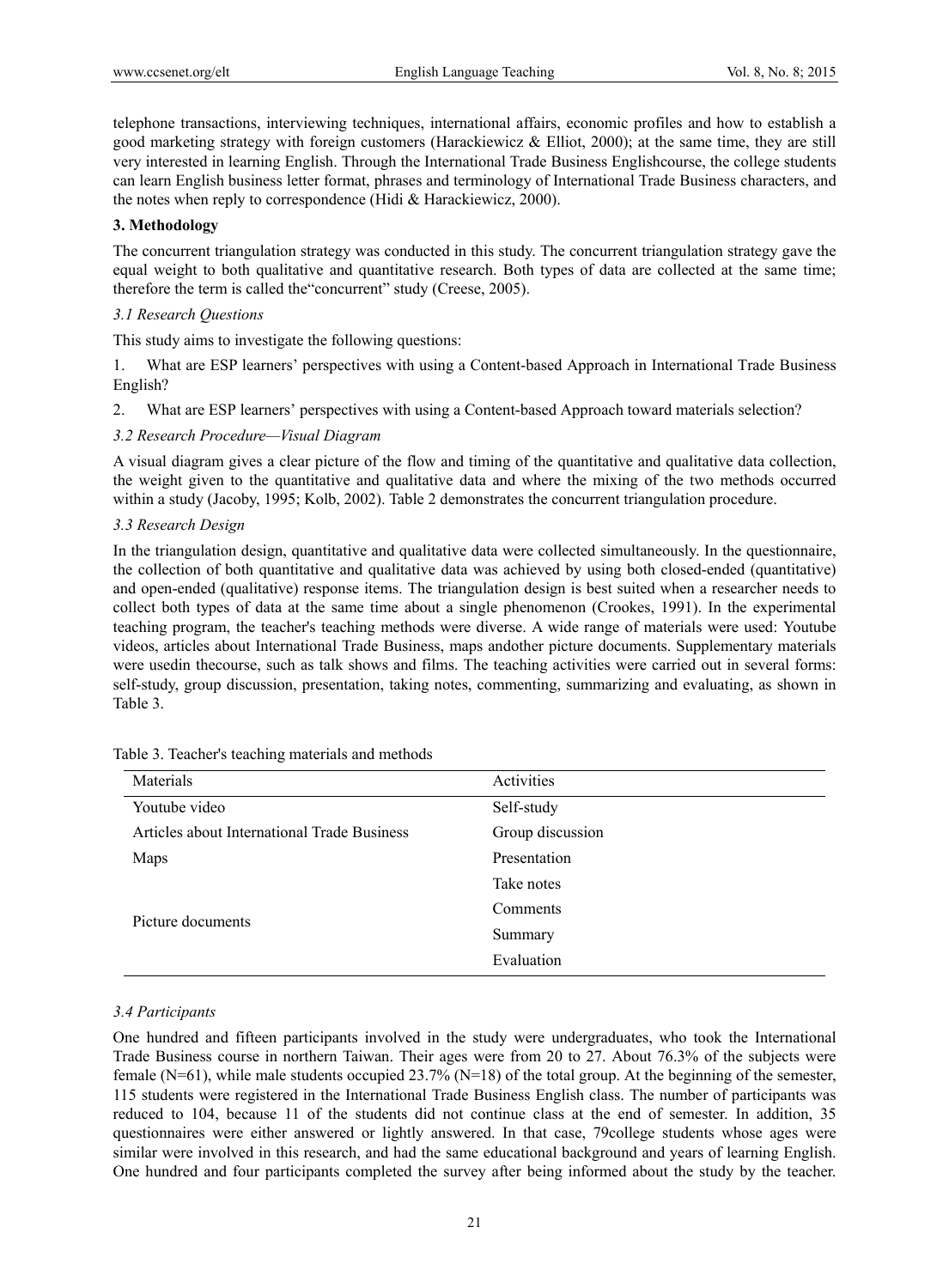Interviewees were selected from the students who agreed to participate and were willing to complete the questionnaires at the end of the course.

#### *3.5 Qualitative Data Collection*

#### Classroom Observation

The observations on the regular College English class were carried out during the same period as the other class was taking place. In the course that did not use a Content-based Approach, the teacher spent time and effort to explain the usage of new words and structures in the International Trade Businesstext. The key teaching activities were designed for the purpose of practicing linguistic skills of students and expect to make great elevationon listening, speaking, reading and writing

Classroom observation was carried out as apart of the study, which provided meaningful indications and revealed problems concerning the Content-based Approach. With the permission of the teacher who taught the International Trade Business English course, observation of the teaching method and student activity took place. To avoid disruption of the classroom order and still gain first-hand information, a non-participatory observational method observing by video wasused without interference of the classroom activities.

The first classroom observation was made on the first day of the International Trade Business English course. Each student was given one sheet of white paper and was asked to write down what kind of knowledge they most wanted to learn mostin the International Trade Business English course. The first lesson of the semester, the teacher gave students two handouts on the International Trade Procedures. Selection of materials (Textbook*: International Business English* written by Collins) that shows the sequencing of activities in the teacher's CBA English classroom, including teaching steps, teaching activities, teaching materials, teaching objectives and time frame. In the following observation, the observer considered thenumber of the students, class schedule, class content and other aspects of information. The International Trade Business English procedures provided useful information concerning the actions of the teacher and students, teaching content and interaction patterns in English classes. Both of them aim us with the teaching practice of CBA in ESP context.

## *3.6 Students' Log*

The students' logs wereused to observe the students' daily recorded information on learning English of the international trade. The information of students learning could be collected though students observations, which involved 36 students selected in the Content-based Approach of International Trade Business English Course classroom. According to requirements which were given by the researcher, students wrote in the learning diary once a month. Students should write what they had learned in the International Trade Business course and what they needed to learn in the future. Students' logs collected to investigate the participants' satisfaction toward the lecturer, the content of the course, the materials, and teaching approaches through CBA. Students' observations were then analyzed to determinethe satisfaction of the participants.

## *3.7 Open Interviews*

Interview is an open form of collecting the information, in which the investigator outlines the questions that will be asked of the interviewee. The students are free to answer the relevant information about the problem; afterwards the investigators collected these pieces of information and analyze them. Both person-to-person and group interviewswere used. The researcher wants to expose what is "in and on someone else's mind" (Patton, 2002, p. 341).

In addition, Patton (1990, p. 36) expressed the purpose of interviews:

*"We interview people to find out from them those things we can't observe feelings, thoughts, and intentions. We cannot observe behaviors that took place at some previous point in time. We cannot observe how people have organized the world and questions about those things. The purpose of interviewing, then, is to allow us to enter into the other person's perspective."* 

Interviewing is required when the researchers are not able to observe behavior, thoughts, or how people interpret the world around them. It is also necessary when the researchers are interested in past events that are impossible to replicate (Song, 2006).

This interview was conducted at the end of the semester. Open-ended interviews were held with ten volunteer students towards the end of the data collection.The interview was conducted seven times during teaching periods and lasted for approximately half an hour. Students promised to look over the questions one hour before they were interviewed, in order to consider the questions deeply. Students should give one example for the type of instruction the instructor was most interesting to the learners. All of the students should answer the question what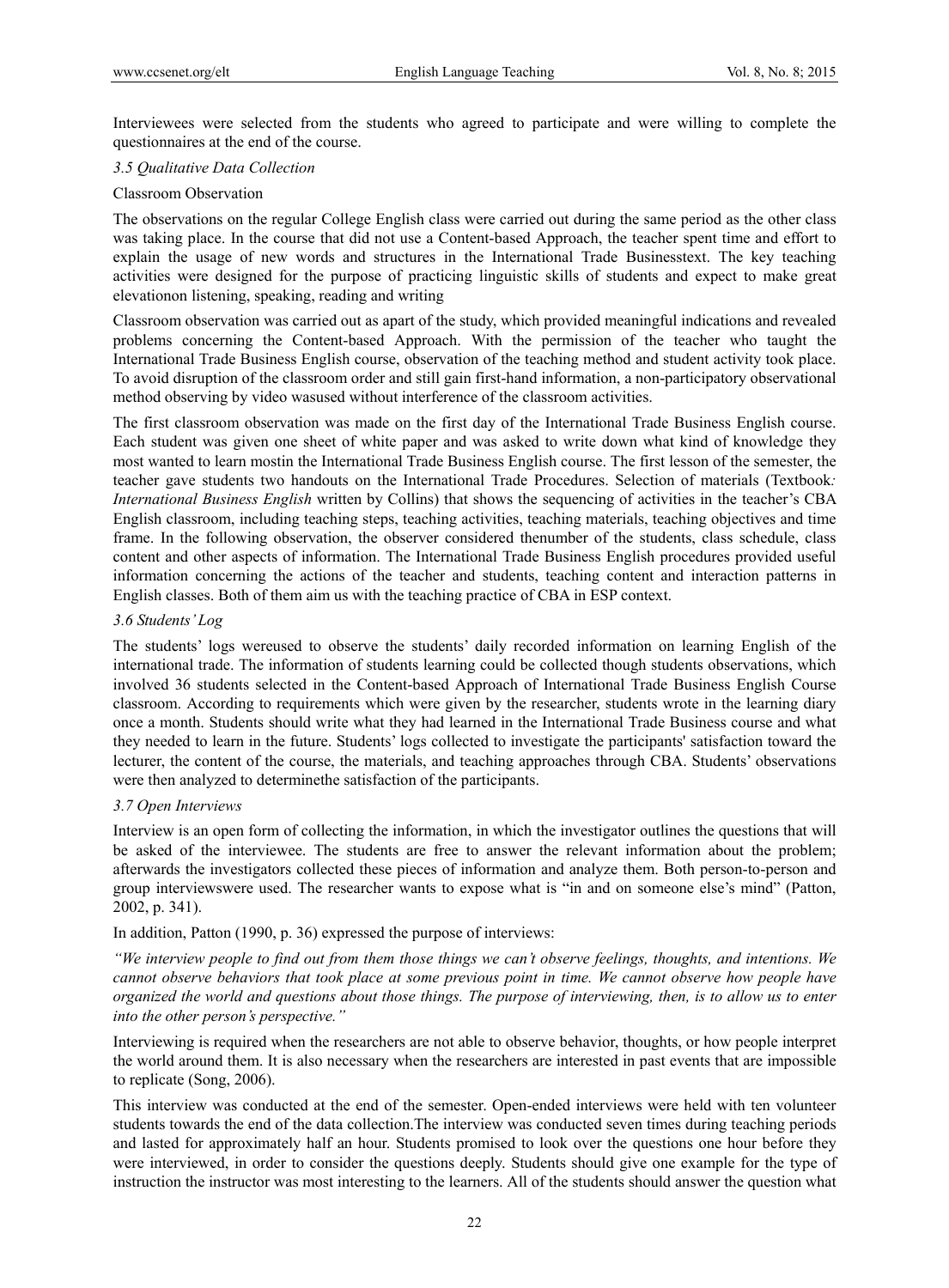they have learned and why students think International Trade Business English was important (see Table 4).

|                 |                       | <b>Students</b> |                                                                                                |  |  |  |
|-----------------|-----------------------|-----------------|------------------------------------------------------------------------------------------------|--|--|--|
|                 | Instruments           | (N)             | Period                                                                                         |  |  |  |
| Qualitative     | Classroom Observation | 115             | Once a week, three hours per class.                                                            |  |  |  |
| Data Collection | Students' Observation | 36              | 2 students were required to write once a<br>week in a the log to reflect their<br>perspectives |  |  |  |
|                 | Open Interviews       | 10              | At the end of the semester.                                                                    |  |  |  |

| Table 4. Concurrent triangulation strategy-qualitative research |  |
|-----------------------------------------------------------------|--|
|-----------------------------------------------------------------|--|

## *3.8 Perspective of the Teacher*

To gain supplementary data for contextualization and further data analysis, the researcher gathered additional documents from the teacher of the course International Trade Business, which wasconducted through content-based approach. The teacher's syllabus, lesson plans, textbooks, teaching video materials, teacher-made handouts, teacher-made assignments and other teaching aids were used for the research. Both qualitative and quantitative research were implemented in this study through observation, interview with the course teacher in order to profoundly investigate the factors of the students' needs and satisfaction toward the instructor, course content, course materials, and teaching approaches through CBA.

## *3.9 Quantitative Data Collection*

In order to ensure the reliability and validity of the questionnaire, the researcher accessed relevant information and literature at home and abroad, and related research topics were extracted from the research of scholars to prepare the questionnaire. In addition, the researcher also sought the views of the advisor, who has long-term research experience, and then got the questionnaire to reflect the essence of the problem, thereby ensuring the content validity of the questionnaire.

The questionnaire, also known as the inquiry form, is a printed in the form of a documented survey. A good questionnairehas two functions; convey the correct meaning of the questions to be asked and motivate the respondents to willingly answer the questions. To accomplish these two functions, the design of the questionnaire should follow certain principles and procedures.

This survey contained scales measuring course content, course material, and teaching methods used with the content based approach. The outcomes demonstrate the effectiveness of Content-based Approach ESP learners. The participants in the International Trade Business English course were informedthat theiranswers would bekept in the strictest confidentiality. The researcher gave the subjects five minutes to browse the question list before making their choices. The questionnaire was distributed at class free time by the researcher, and students were given 15 minutes to complete it. The original course content, course material, and teaching way used in this study all had reliability. The students were asked to consider course content, course materials and teaching methods of the class and to indicate their rating on a 4-pointscale, ranging from 1 (strongly agree) to 4 (strongly disagree).

## **4. Results and Discussions**

## *4.1 Research Question One*

Table 5 shows the number of responses for the first eight questions that were asked in the survey, including questions 1 through 7 and question 9. The results of each questions is discussed and shown following the Tables 5-8.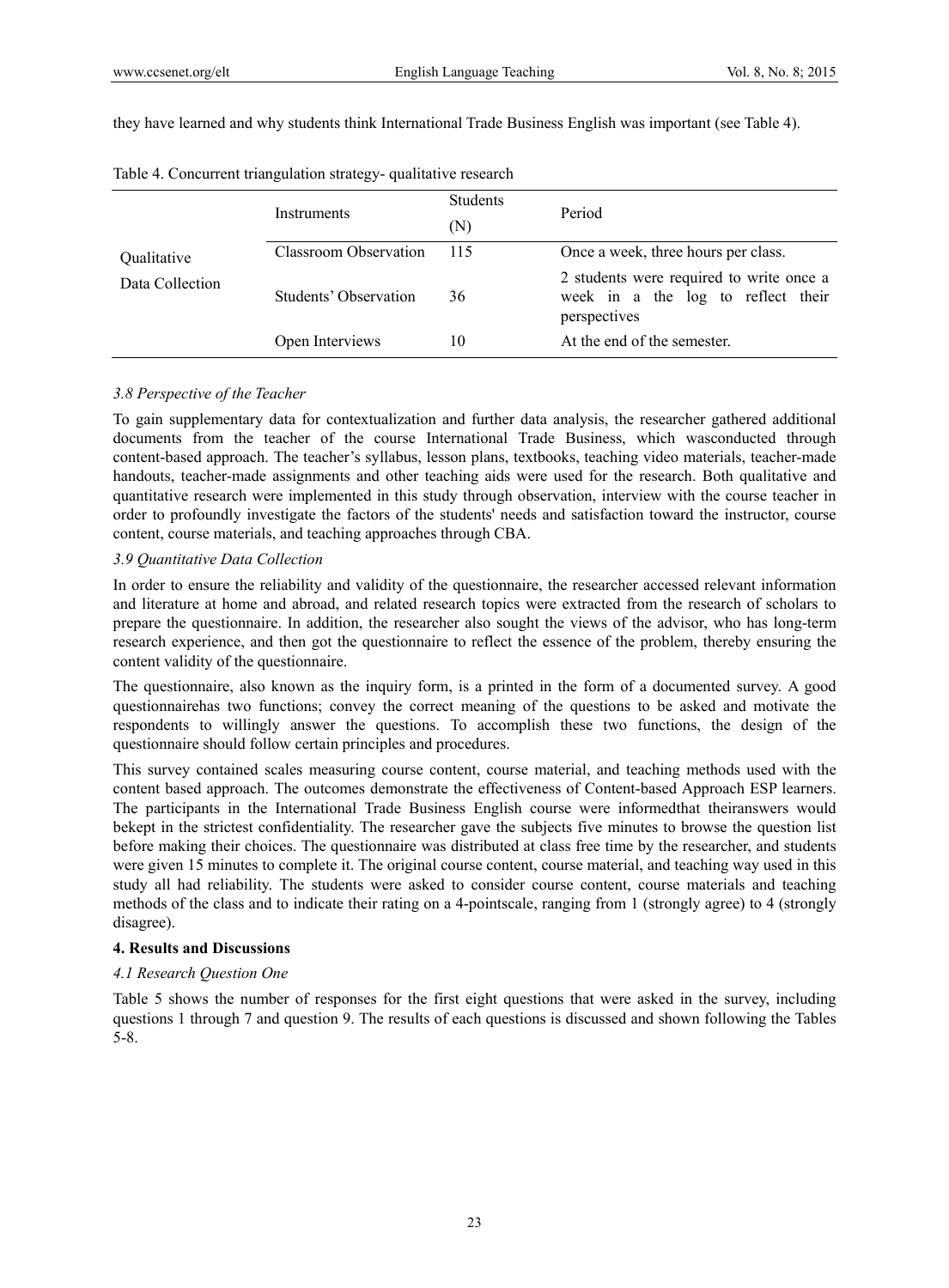|                                 |  |  |  |  | Table 5. College ESP students' perspectives on the instruction of Content-Based Approach Questionnaire |  |
|---------------------------------|--|--|--|--|--------------------------------------------------------------------------------------------------------|--|
| $(Q1 \sim Q7, \text{ and } Q9)$ |  |  |  |  |                                                                                                        |  |

| College ESP students' perspectives on the instruction of Content-Based Approach ( $n=79$ )               |    |    |          |          |  |  |
|----------------------------------------------------------------------------------------------------------|----|----|----------|----------|--|--|
| Questionnaire ( $Q1 \sim Q7$ , and $Q9$ )                                                                |    | 2  | 3        | 4        |  |  |
| Q1. The lecture works heets are helpful in your learning.                                                | 19 | 60 | $\theta$ | $\theta$ |  |  |
| Q2. It is a practical course for you.                                                                    | 18 | 57 | 4        | $\theta$ |  |  |
| Q3. You intake the knowledge which has taught in class.                                                  | 17 | 57 | 5        | $\theta$ |  |  |
| Q4. You broaden your view about the International Trade Business.                                        | 21 | 55 | 3        | $\theta$ |  |  |
| Q5. You improve your Business English proficiency in the international trade field.                      | 10 | 65 | 4        | $\theta$ |  |  |
| Q6. This course provides the new direction of learning Business English.                                 | 15 | 60 | 4        | $\bf{0}$ |  |  |
| Q7. I agree that this course provided a medium combing the English learning and<br>academic trade field. | 19 | 57 | 3        | $\theta$ |  |  |
| Q9. You would recommend the International Trade course to your others.                                   | 23 | 56 | $\theta$ | $\theta$ |  |  |
| $N_{\text{obs}}$ : 1 = strongly egres $2$ = egres $2$ = disearce $4$ = strongly disearce                 |    |    |          |          |  |  |

Note:  $I =$  strongly agree,  $2 =$  agree,  $3 =$  disagree,  $4 =$  strongly disagree.

Table 6. College ESP students' perspectives on the instruction of Content-Based Approach Questionnaire

| College ESP students' perspectives on the instruction of Content-Based Approach $(n=79)$                          |  |  |                         |  |  |  |  |
|-------------------------------------------------------------------------------------------------------------------|--|--|-------------------------|--|--|--|--|
| Questionnaire (Q8)                                                                                                |  |  | $1 \t2 \t3 \t4 \t5 \t6$ |  |  |  |  |
| Q8. Expect for lecture, What activity can enhance your business knowledge 4 5 11 15 19 23<br>through this course? |  |  |                         |  |  |  |  |

Note: 1=Role play, 2=making a personal business, 3= making a personal resume, 4= current affairs, 5= newspaper, 6= website

#### Table 7. Views on students for the Content-Based Approach International Trade coursesQuestionnaire (Q1~Q2)

| The views on students for the Content-Based Approach International Trade courses $(n=104)$ |     |     |
|--------------------------------------------------------------------------------------------|-----|-----|
| Questionnaire $(Q1 \sim Q2)$                                                               |     |     |
| Q1. You are more interested in Business subject than before.                               | 80  | -24 |
| Q2. You build the business skills as your second specially.                                | 79. | -25 |

Note: 1= Yes, 2= No.

Table 8. Views on students for the Content-Based Approach International Trade coursesQuestionnaire Q3

| College ESP students' perspectives on the instruction of Content-Based Approach ( $n=104$ ) |  |  |                                                 |  |  |  |
|---------------------------------------------------------------------------------------------|--|--|-------------------------------------------------|--|--|--|
| Ouestionnaire (O3)                                                                          |  |  | $\begin{array}{cccc} 1 & 2 & 3 & 4 \end{array}$ |  |  |  |
| Q3. In your opinion, you think this course is attractive.                                   |  |  | 15 71 17 1                                      |  |  |  |

Note: 1= strongly agree, 2= agree, 3= disagree, 4= strongly disagree.

#### *4.2 Analysis of Interviews*

Based on the results of the post-test, ten students were selected to be interviewed. These one-on-one interviews lasted ten minutes, and a sound recording was made. Before the interview, the researcher informed students that the interview would be recorded, and the college promised to answer honestly. After the interviews, the researcher concluded students have different ideas about being taught by different teaching methods. First, all of the students admit that their capabilities improved more or less, after the semester-long International Trade Business English course, and they are satisfied with the International Trade Business English course.The students thought these kinds of feeling are evident. They all believe that their improvement was a result of the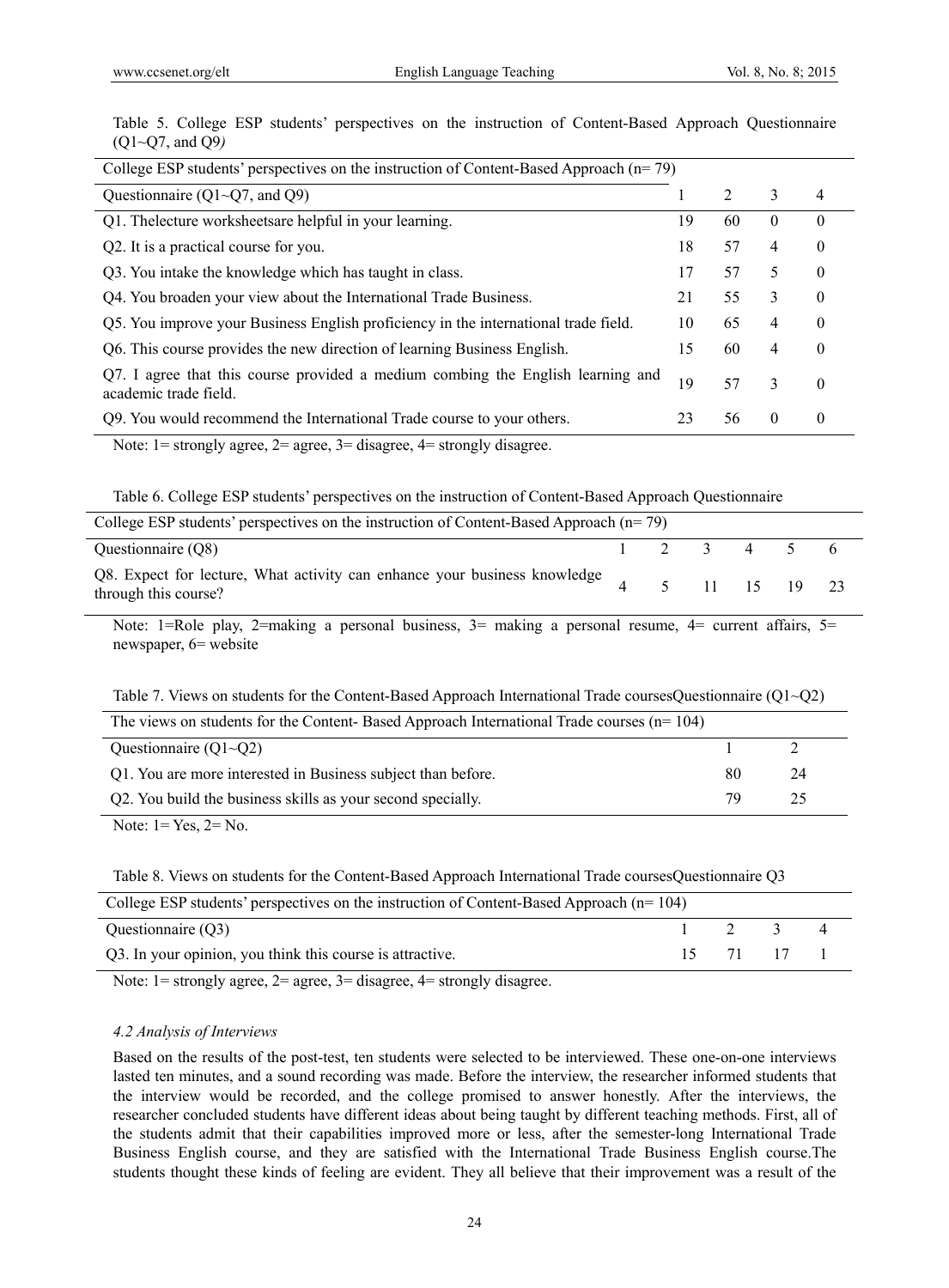combination of English language ability and practical vocational capacities. The students had a very deep impression of the simulated vocational circumstance made by the teacher, and they suggested that the students be given a chance to help create the vocational circumstances. Except for the teaching methods they experienced in this course, students think they do not have enough opportunities to practice International Trade Business vocational skills in class. Even in this class, they would have liked more, which is also the disadvantage of the course. Results reveal that all students agree that the teacher has prepared the material well enough for the course. Students especially preferred whenthe teacher shares her own work experiences with them. Students thought that the incorporation of outside speakers and guest lecturers made their learning a lot more interesting and broad. Students also considered the opportunity to participate in authentic settings designed by the instructor beneficial for their future careers.

Comments from ten students were shown as follow:

**Student 1:** I do not have any bad comments about this teacher. Honestly, I cannot stop making notes in her class because she always teaches hard and give me much information. She is really a conscientious teacher.

On the other hand, the teacher is interesting, so that I devote my attention to her teaching so much. Moreover, the course content is so enriched, that's why sometimes I hope the teacher could slow down so that I have enough time to think.

**Student 2:** The contents for every class are really very helpful.I have learned a lot of things about current events. Sometimes, the teacher supplements some advantageous words, phrases, and using a single word group to make a sentence, let us understand the meanings easily. In my opinion, this course is notboring. However, there are too many students in this class, I feel a little bit noisy.

**Student 3:** Through this class, I have learned about how to write formal business letters in English. Teacher explains every step and detail to us and uses some authentic examples we met in the real life to let us easily understand these complex structures. Although there are many complicated rules we have to follow, through the complete explanations, I find that it is comprehensible and useful.

**Student 4:** The contents of the class are associated to future career. Thus, I am interested in and pay more attention to the course contents. I am so excited. Moreover, all of us are about to start our career so that learning how to complete a resume is more valuable to me.

**Student 5:** It is a three-credit course, I always feel tired in the third period. However, I think the teacher playing some funny short films about the interviews is good to make students refresh in the third period. And I hope the teacher can offer extra attractive things to me. Besides, the teacher always gives us extra paper, I think that is good for us. Especially, when I want to review the course contents, I can find the key points quickly. In addition, with English and Chinese translation, it could let the students, who are non-English majors or whose English proficiency is low, have fewer problems. The teacher often asks for students to finish the excises in the class, so that I am wondering if the excises could not be arranged in the third periods. Because I always lose my attention at that time, I think it is not good for my learning effects.

**Student 6:** In my opinion, except for the contents given by the teacher, students are able to learn things of different perspective if the teacher combines the course contents related to the current affairs so that students discuss with each other in class. Of that, this course would be more intriguing.

**Student 7:** The contents of the class are associated to future career. Thus, I am interested in and pay more attention to the course contents. I am so excited. Moreover, all of us are about to start our career so that learning how to complete a resume is more valuable to me.

**Student 8:** This professor really did a good job in this class. She is not only combined with textbook knowledge, but also handouts, supplementary data, and current affairs information.Also, she designed some exams and exercises. Let me feel we are not just confined to the way of "written" teaching within three hours. Overall, I do recommend the students who want to learn about international trade business should take this course.

**Student 9:** We learned a lot about APEC through this class. In addition, our professor taught us the Importance of ADOC, OVOP and intellectual property rights. She also gave much extracurricular information which is extremely useful and made me know that Taiwan has more and more communions between other countries in the world.I enjoyed and learned a lot from this class and I think many students who enjoy this class feel the same way like I do. Perhaps the professor could ask us to do some quiz or make us discuss some subject regarding the international trading in groups. This might be a good way to make the students more involved in the class. However, it is an awesome class for me. I like this class and also the way the professor taught us.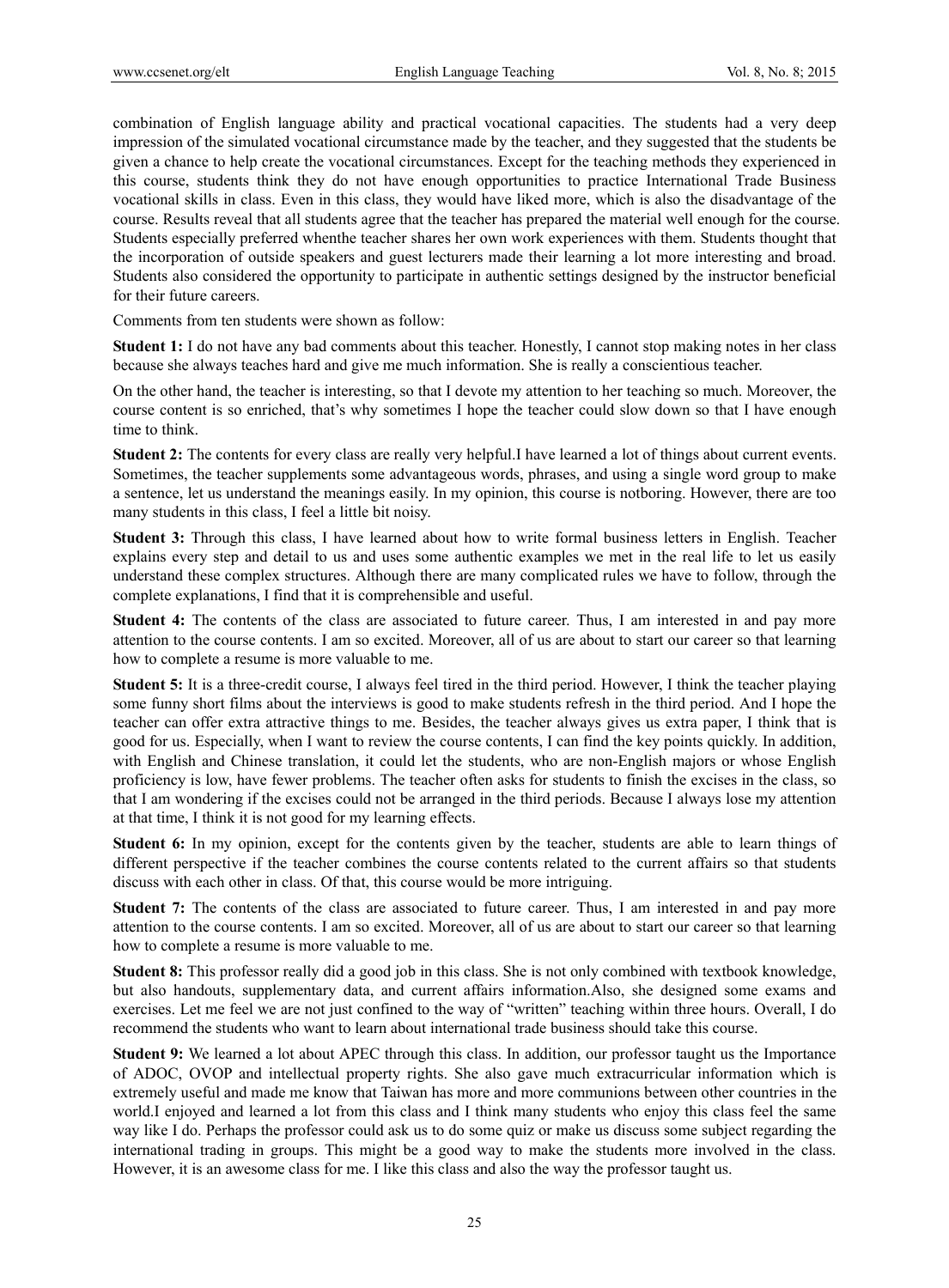**Student 10:** I think the class is too long for three hours. Therefore, I suggest that if one of the hour could be the inter class, that would be better. If we have the real internships in the workplaces, students will have pressure, then we will study hard and increase the learning motivation.

#### **5. Conclusion**

In this study, concerning the perspective of ESP learners about a Content-based Approach in an International Trade Business Course. Both qualitative and quantitative research was used to obtain a comprehensive and elaborate investigation of the research questions. Data collection included one semester of classroom observation (three hours per week, 18 weeks in total), as well as interviews, English logs, and surveys. Students thought thatteaching that used CBA teaching helped increase their interest in learning, and promoted their English language skills. In response to the first research question, the researcher could conclude from the data that CBA lecturer of International Trade Business Course could meet the needs of the participants.Students wanted to use the wealth of curriculum materials, including extra-curricular resource materials and video materials. Participantswere satisfied with the content of the course under the Content-based Approach. Students thought thelecture worksheetswere helpful in their learning. They strongly agreed that the materials prepared by the teacher were clear and helpful.

## *5.1 CBA in English Classroom Can Satisfy Students' Teaching Approaches*

Clearly, these types of teaching activities go well beyond simply labeling, which challenge students in the English language class to use their English as a vehicle for acquiring information, as a tool for thinking. Such integration can develop students' communicative ability in English. One student said, "I prefer the teacher's teaching style. We gained lots of knowledge through her instruction. We have a role play in business with the group members, and that is really good for us. In addition, it's useful to learn how to form the business letters. Anyways, the teacher did well." In a word, just as the observed teacher in the interview said, "Rather than focusing on text-based instruction, CBA offers English courses intended to engage students in hands-on experiences. Thestudy showed that learning is enhanced when instruction is congruent with a student's style of learning, interest, culture, and intelligent preferences. Classroom activities based on CBA which contain variety and novelty, surprise and probing, vividness and intensity, ease of comprehension, and the choice of topic based on students' interests for them will "catch" interest and "hold" it for a long period of time.

#### **References**

- Adamson, H. D. (1993). *Academic competence: Theory and classroom practice-Preparing ESL students for content courses.* New York: Longman. http://dx.doi.org/10.2307/40251301
- Alexander, P. A., Kulikowich, J. M., & Schulze, S. K. (1994). How subject-matter knowledge affects recall and interest*. American Educational Research Journal, 31*, 313-337. http://dx.doi.org/10.3102/00028312031002313
- Anderman, L. H., & Midgley, C. (1998). *Motivation and middle school students.*Champaign, IL: Clearinghouse on Elementary and Early Childhood Education.
- Anderson, R. C., & Pearson P. D. (1984). A schema-theoretic view of basic process in reading comprehension. In R. Barr, M. L. Kamil, P. Mosenthal & P. D. Pearson (Eds.), *Handbook of reading research* (pp. 255-291)*.*  NY: Longman.
- Andrade, M. S., & Makaafi, J. H. (2001). Guidelines for establishing adjunct courses at the university level. *TESOL Journal, 10*, 34-39.
- Ausubel, D., Novak, J., & Hancesian, H. (1978). *Educational Psychology: A Cognitive view* (2<sup>nd</sup> edition). New York: Holt, Rinehart & Winston.
- Brinton, D., & Snow, M. A. (1997). *The Content-Based Classroom: Perspectives on Integrating Language and Content.* New York: Longman*.*
- Brinton, D. M., Snow, M. A., & Wesche, M. B. (1989). *Content-based Second Language Instruction*. New York: Newbury House*.*
- Brown, H. D. (2000). *Principles of Language Learning and Teaching*. Beijing: Foreign Language Teaching and Research Press*.*
- Burger, S. (1989). Content-based ESL in a sheltered psychology course: input, output and outcomes*. TESL Canada Journal, 6*(2), 45-59.
- Burger, S., Wesche, M., & Migneron, M. (1997). 'Late, late immersion': Discipline-based second language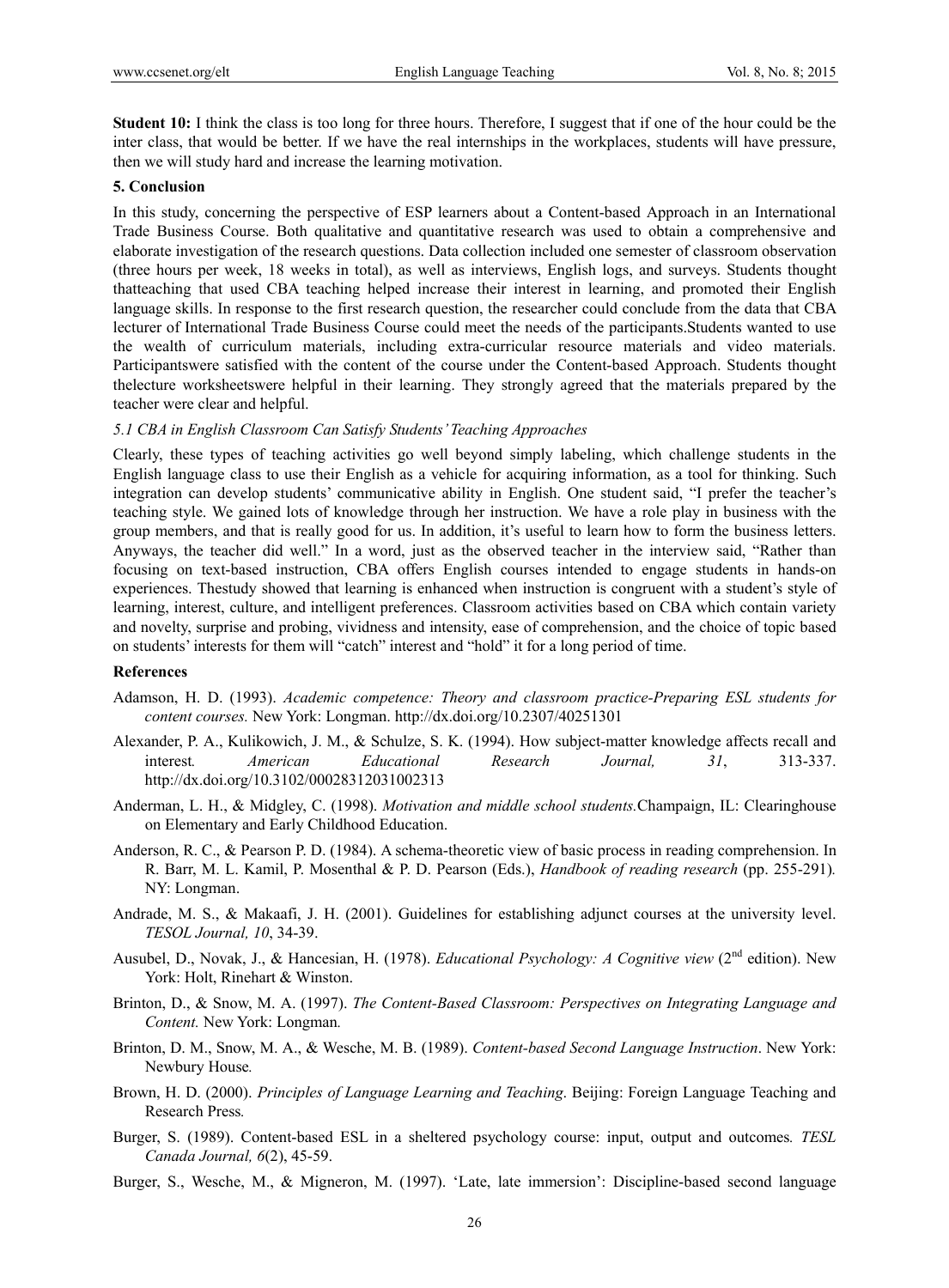teaching at the University of Ottawa. In R. K. Johnson & E. M. Swain (Eds.), *Immersion education: International perspectives* (pp. 65-84). Cambridge, UK: CambridgeUniversity Press. http://dx.doi.org/10.1017/CBO9781139524667.008

- Canale, M., & Swain, M. (1980). Theoretical Bases of Communicative Approaches to Second Language Teaching and Testing*. Applied Linguistics, 1*, 1-47. http://dx.doi.org/10.1093/applin/I.1.1
- Carson, J. G. (1993). *A model for faculty collaboration: Focus on academic literacy*. Atlanta: Georgia State University, Center for the Study of Adult Literacy.
- Chamot, A. U., & O'Malley, J. M. (1986). A cognitive language learning approach: An ESL content-based curriculum. Wheaton, MD: The National Clearinghouse for Bilingual Education.
- Chang, Y. P., & Wu, E. (2003). Second/foreign language teaching and learning strategies*.*Paper presented at the 2003 Spring Bilingual Conference, TX, USA.
- Chapple, L., & Curtis, A. (2000). Content-based instruction in Hong Kong: Student responses to film. *System, 28*, 419-433. http://dx.doi.org/10.1016/S0346-251X(00)00021-X
- Collins, M., & Amabile, T. M. (1999). Motivation and reactivity. In R. J. Sternberg (Ed.), *Handbook of creativity*. (pp. 297-312). New York: CambridgeUniversity Press.
- Cook, V. (2000). *Second Language Learning and Language Teaching*.Beijing: Foreign LanguageTeaching and Research Press.
- Cortazzi, M., & Jin, L.X. (1996). English Teaching and Learning in China. *Language Teaching.*  http://dx.doi.org/10.1017/S0261444800008351
- Crandall, J (1987). *ESL through content-area instruction.*New Jersey: Englewood Cliff.
- Creese, A. (2005). Is this content-based language teaching? *Linguistics and Education, 16*, 188-204. http://dx.doi.org/10.1016/j.linged.2006.01.007
- Crookes, G., & Schmidt, R. W. (1991). Motivation: Reopening the research agenda*. Language Learning, 41*, 469-512. http://dx.doi.org/10.1111/j.1467-1770.1991.tb00690.x
- Csikszentmihalyi, M., & Whalen, S. (1993). *Talented teenagers*. Cambridge University Press.
- Curtain, H. A. (1986).Integrating language and content instruction.*ERLC/CLL News Bulletin, 9*, 10-11.
- Creswell, J. W. (2009). *Research design: Qualitative, quantitative, and mixed methods approaches* ( $3<sup>rd</sup>$  ed.) Thousand Oaks, CA: Sage.
- Dewey, J. (1988). *Experience and education*. International Honor Society.
- Dewey, J. (1985). *Experience and Nature.* Courier Dover Publications.
- Dornyei, Z. (1990). Conceptualizing motivation in foreign-language learning.*Language Learning, 40*, 45-78. http://dx.doi.org/10.1111/j.1467-1770.1990.tb00954.x
- Ellis, R. (1994). *Understanding Second Language Acquisition*. Oxford: Oxford University Press.
- Eskey, D. E. (1984). Content: The missing third dimension in syllabus design*.* In J. A. S. Reid (Ed.), *Case studies in syllabus and course design.* RELC Occasional Papers, 31.
- Freeman, D. E., & Freeman, Y. S. (1988). Whole language content lessons. *ESOL Newsletter, 1*-2.
- Freeman, Y. S., & Freeman, D. E. (1991). Doing social studies: Whole language lesson to promote social action. *Social Education,* 29-32.
- Gottfried, A. E. (1990). Academic intrinsic motivation in young elementary school children. *Journal of Educational psychology, 82*, 525-538. http://dx.doi.org/10.1037/0022-0663.82.3.525
- Grabe, W., & Stoller, F. L. (1997). Content-Based Instruction: Research Foundations. In M. A. Snow & D, Brinton (Ed.). *The Content-Based classroom: Perspectives on Integrating Language and Content.* White Plains, NY: Addison Wesley-Longman*.*
- Harackiewicz, J. M., & Elliot, A. (2000). Short-term and long-term consequences of achievement goals: Predicting interest and performance over time. *Journal of Educational Psychology, 92*(2), 316-330. http://dx.doi.org/10.1037/0022-0663.92.2.316
- Hidi, S. (1990). Interest and its contribution as a mental resource for learning. *Review of Educational Research, 60*, 549-571. http://dx.doi.org/10.3102/00346543060004549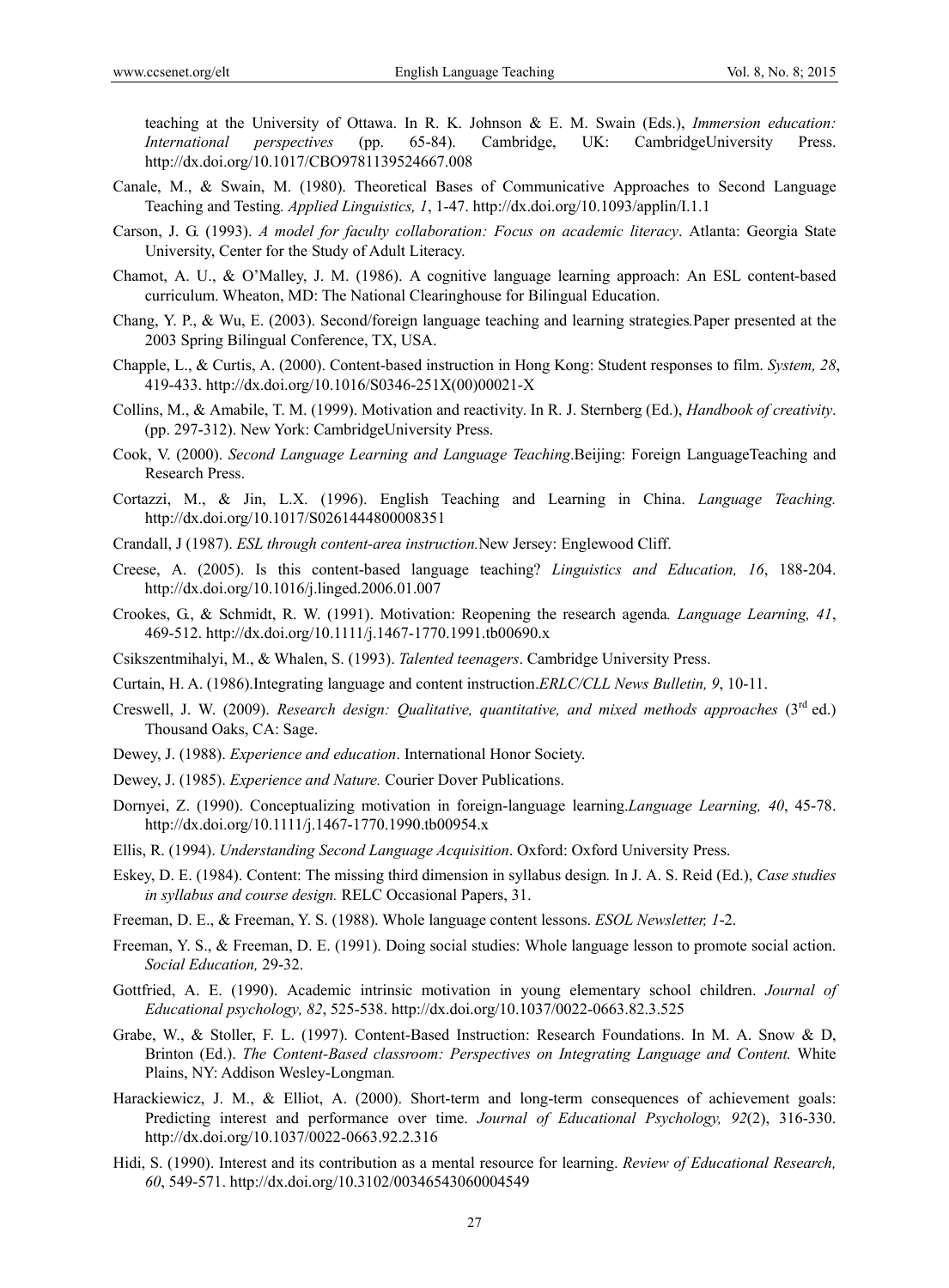- Hidi, S., & Harackiewicz, J. M. (2000). Motivating the academically unmotivated: A critical issue for the 21st century. *Review of Educational Research, 70*(2), 151-179. http://dx.doi.org/10.3102/00346543070002151
- Houle, C. O. (1980). *Continuing learning in the professions.* Jossey-Bass Publishers, San Francisco.
- Horwitz, E. K., & Cope, J. (1986). Foreign language classroom anxiety. *The Modern Language Journal, 70*, 125-132. http://dx.doi.org/10.1111/j.1540-4781.1986.tb05256.x
- Howatt, A. (1984). *A history of English language teaching.* Oxford: Oxford University Press. http://dx.doi.org/10.1093/elt/38.4.279
- Hanson, W. E., Creswell, J. W., Clark, V. L. P., Petska, K. S., & Creswell, J. D. (2005). Mixed methods research designs in counseling psychology.*Journal of Counseling Psychology, 52*(2), 224-235. http://dx.doi.org/10.1037/0022-0167.52.2.224
- Hutchinson, T., & Waters, A (1987). English for specific purposes: A learning-centered approach. *Cambridge, 32*, 24-33. http://dx.doi.org/10.1017/cbo9780511733031
- Jacoby, S., & Ochs, E. (1995). Co-construction: An introduction*. Research on Language and Social Interaction, 28*, 171-183. http://dx.doi.org/10.1207/s15327973rlsi2803\_1
- Kasper, L. (1995). *Theory and Practice in Content-Based ESL Reading Instruction: English for Specific Purposes*. Cambridge: Cambridge University Press.
- Kasper, L. F. (1995). Theory and Practice in Content-Based ESL Reading Instruction. *English for Specific Purposes, 14*(3), 223-230. http://dx.doi.org/10.1016/0889-4906(95)00012-3
- Kolb, D. A. (1984). *Experiential Learning: Experience as the Source of Learning and Development.*  Prentice-Hall, Inc., Englewood Cliffs, N.J.
- Kolb, D. A., Mainemelis, C., & Boyatzis, R. (2002). Adaptive Flexibility: Testing experiential learning theory of development. *Management Learning, 33*(1), 5-33. http://dx.doi.org/10.1177/1350507602331001
- Krapp, A., Hidi, S., & Renninger, K. A. (1992). Interest, learning, and development*.* In K. A. Renninger, S. Hidi, & A. Krapp (Eds.), *The role of interest in learning and development* (pp. 3-25). Hillsdale, NJ: Erlbaum.
- Krashen, S. D. (1985). *The Input Hypothesis: Issue and Implication.* London: Longman.
- Krashen, S. D. (1982). *Principles and Practices in Second Language Acquisition*. New York: Pergamon Press.
- Krueger, M., & Ryan, F. (1993). *Language and Content: Discipline and Content-Based Approaches to Language Study.* Lexiongton, MA: DC Heath.
- Ku, P. Y. (1995). Strategies associated with proficiency and predictors of strategy choice: A study on language learning strategies of EFL students at three educational levels in Taiwan. Doctoral Dissertation, Indiana University, Bloomington, IN.
- Kulikowich, J. M., Jetton, T. L., & Alexander, P. A. (1994). The role of subject-matter knowledge and interest in the processing of linear and nonlinear texts*. Review of Educational Research, 64*(2), 201-252. http://dx.doi.org/10.3102/00346543064002201
- Larsen-Freeman, D. & Long, M. H. (2000). *An Introduction to Second Language Acquisition and Research*. Beijing: Foreign Language Teaching and Research Press.
- Lee, H. Y. (1992). Classroom anxiety, learning motivation, ambiguity tolerance and adult foreign language learning: Evidence from Chinese language classroom. Doctoral dissertation, University of Southern California, CA.
- Mackey, A., & Gass, S. M. (2005). *Second Language Research: Methodology and Design.* New Jersey: Lawrence Erlbaum Associates, Inc, Publishers.
- Macintyre, P. D., & Gardener, R. C. (1994). The subtle effects of language anxiety on cognitive processing in second language. *Language Learning, 44*, 283-305. http://dx.doi.org/10.1111/j.1467-1770.1994.tb01103.x
- Met, M. (1991). Learning language through content: Learning content through language. *Foreign Language Annals, 24*(4), 281-295. http://dx.doi.org/10.1111/j.1944-9720.1991.tb00472.x
- Mohan, B. A. (1986). *Language and content.* Reading: Addison-Wesley.
- Murie, R., & Thomson, R. (2001). When ESL is developmental: A model program for the freshman year. In J. L. Higbee (Ed.), *A Developmental Odyssey*. (pp. 15-28). Warrensburg, MO: National Association for Developmental Education.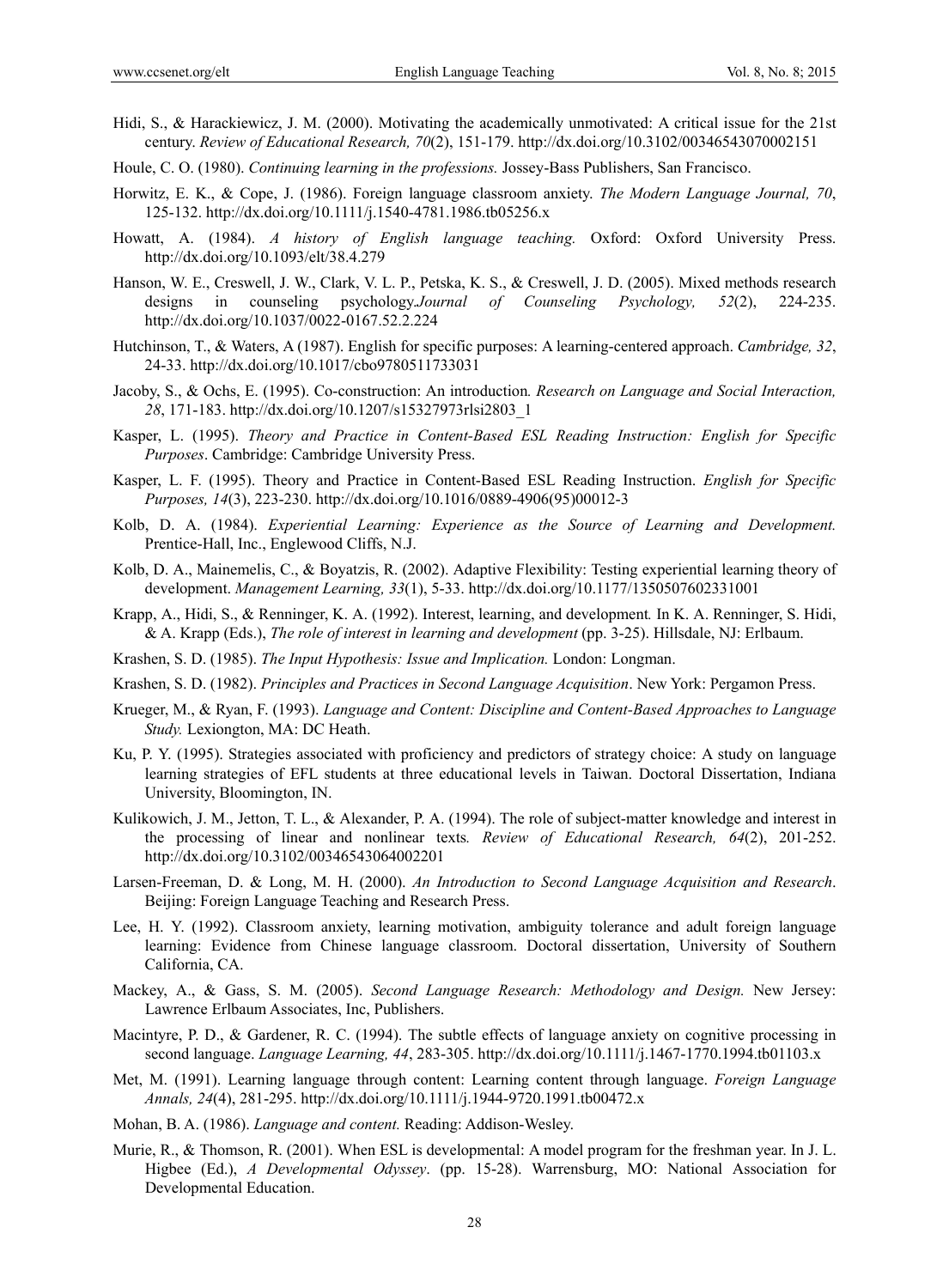- Nunan, D. (2001). *Second Language Teaching and Learning*. Beijing: Foreign Language Teaching and Research Press.
- Ohta, A. S. (2001). *Second language acquisition processes in the classroom*. Manwah, NJ: Lawrence Erlbaum. http://dx.doi.org/10.1017/S0272263101323057
- O'Malley, J. M., & Chamot, A. U. (1990). *Learning Strategies in Second Language Acquisition.* Cambridge: Cambridge University Pre*ss*. http://dx.doi.org/10.1017/CBO9781139524490
- Patton, M. Q. (1990). *Qualitative Evaluation and Research Methods* (2nd ed.). Newbury Park, CA: Sage Publications, Inc.
- Pessoa, S., Hendry, H., Donato, R., Tucker, G. R., & Lee, H. (2007). CBI in the Foreign Language Classroom: A discourse Perspective. *Foreign Language Annals, 40*, 102-120. http://dx.doi.org/10.1111/j.1944-9720.2007.tb02856.x
- Prabhu, N. (1987). *Second Language Pedagogy*. Oxford: OxfordUniversity Press.
- Schmidt, R., Boraie, D., & Kassabgy, O. (1999). Foreign language motivation: Internal structure and external connections. In R. L. Oxford (Ed.), *Language Learning theory motivation: Pathways to the century* (pp. 9-70). Second Language Teaching & Curriculum Center: University of Hawaii Press.
- Short, D. (1991). *How to Integrate Language and Content Instruction: A Training Manual*. Washington D.C: Center for Applied Linguistics.
- Slavin, R. E. (1995). *Cooperative Learning* (2<sup>nd</sup> ed.). Boston: Allyn & Bacon.
- Snow, M. A. (1991). Content-based instruction: A method with many faces. In J. E. Alatis (Ed.), *Linguistics and Language pedagogy: The state of the art* (pp. 461-470). Washington, DC*:* GeorgetownUniversity Press*.*
- Snow, M. A. (1993). *Discipline-Based Foreign Language Teaching: Implications from EFL/ESL*.
- Snow, M. A., Met, M., & Genesee, F. (1989). A Conceptual Framework for the integration of language and content in Second/Foreign Language Instruction. *TESOL Quarterly, 23*(2), 201-211. http://dx.doi.org/10.2307/3587333
- Song, B. (2006). Content-based ESL instruction: Long-term effects and outcomes. *English for Specific Purposes 2*5, 420-437. http://dx.doi.org/10.1016/j.esp.2005.09.002
- Stryker, S. B., & Leaver, B. L. (1997). *Content-based Instruction in Foreign Language Education; Models and Methods.* Washington, D.C: Georgetown University Press*.*
- Swain, M. (1988). Manipulating and Complementing Content Teaching to Maximize Second Language Learning. *TESL Canada Journal, 6*, 68-83.
- Tomlinson, C. A. (2001). *How to differentiated instruction in mixed-ability classroom.* ASCD: Alexandria, VA: Association for Supervision and Curriculum Development.
- Turner, J. C. (1993). A motivational perspective on literacy instruction. In D. J. Leu & C. K. Kinzer (Eds.), *Examining central issues in literacy research, theory, and practice* (pp. 153-161). Chicago, IL: National Reading Conference.
- Wesche, M. (1993). *Discipline-based approaches to language study: Research issues and outcomes.* In M. Krueger & F. Ryan (Eds.), *Language and content: Discipline and content-based approaches to language study* (pp. 57-82). Lexington, MA: D.C. Heath*.*
- Wang J., Pu Y., & Sun, C. (2001). CBI and Its Application in college English Teaching of China. *Journal of Chongqing Institute of Technology, 6*, 111-115.
- Widdowson, H. G. (1981). The relationship between language teaching and subject matter. Paper presented at the meeting of the American International Education and Training *Association, San Francisco, CA.*
- Widdowson, H. G. (1993). The relevant conditions of language use and learning*.* In M. Krueger & F. Ryan (Eds.), *Language and content: Discipline and content-based approaches to language study (pp. 57-82). Lexington,* MA: D.C. Heath.
- Winter, W. E. (2004). The performance of ESL students in a content-linked psychology course. *Community Review, 18*, 76-82.
- Young, D. J. (1990). An investigation of students' perspectives on anxiety and speaking. *Foreign Language Annals, 23*, 539-553. http://dx.doi.org/10.1111/j.1944-9720.1990.tb00424.x